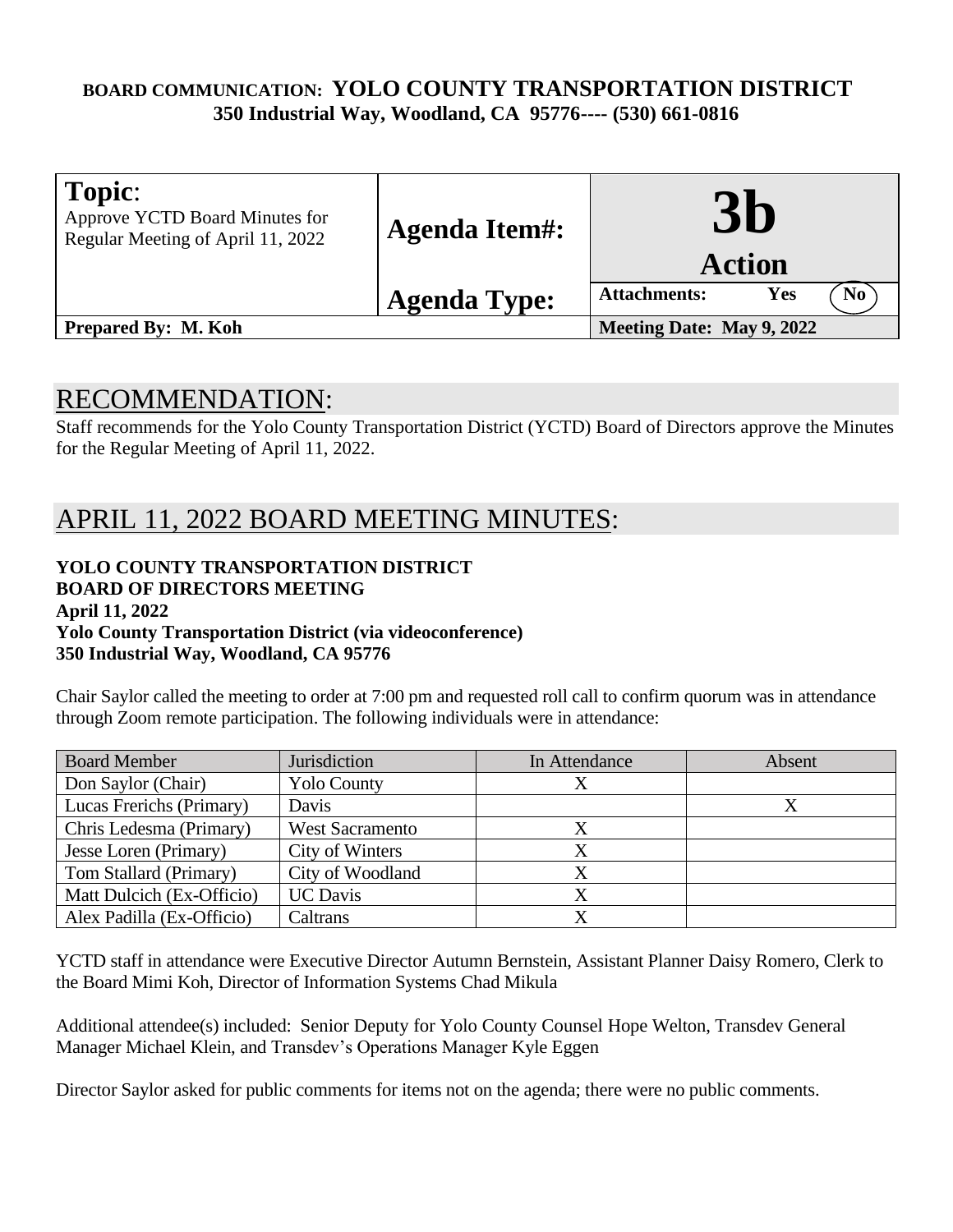#### **Agenda Items 3a, 3b, 3c, 3d, 3e, 3f — Consent Calendar\***

Director Loren made the motion, seconded by Director Stallard, to approve the following items on the Consent Calendar:

3a. Approve Agenda for April 11, 2022 meeting

3b. Approve YCTD Board Minutes for Regular Meeting of March 14, 2022

3c. Authorize Executive Director to enter into an agreement with DGS for up to five years

3d. Compensation for Senior Transportation Planners

3e. Approve contract for Interim Chief Financial Officer

3f. Adopt Resolution R 2022-03 Authorizing Filing of FY22 LCTOP Grant Allocation Requests and Agreements

| Roll Call for Agenda Items 3a, 3b, 3c, 3d, 3e, 3f — Consent Calendar |  |  |
|----------------------------------------------------------------------|--|--|
|                                                                      |  |  |

| <b>AYES</b> | <b>NOES</b> | <b>ABSENT</b> | <b>ABSTAIN</b> | <b>STATUS OF MOTION</b>   |
|-------------|-------------|---------------|----------------|---------------------------|
| Saylor      |             | Frerichs      |                | <b>Passed Unanimously</b> |
| Ledesma     |             |               |                |                           |
| Loren       |             |               |                |                           |
| Stallard    |             |               |                |                           |
|             |             |               |                |                           |

#### **Agenda Item 4 — Administrative Reports**

*Item 4 is a non-action item and for informational purposes only.*

Director Stallard, Director Dulcich, Mr. Klein and Ms. Bernstein provided comments during the Administrative Reports section.

- Board Members' Report
	- o Director Stallard made comments regarding becoming a full-range transportation agency, and the possibility of renaming the Board.
- Ad Hoc Committee on 80 Managed Lanes Report
	- o Director Dulcich provided an update of the past two meetings with Caltrans
- Transdev's Report
	- o Mr. Klein updated the Board on the status of driver operators
- Executive Director's Report
	- o Ms. Bernstein provided the Board with updates on YCTD such as bidding farewell to Jose Perez, former Deputy Director of Operations, and plans to fill the vacant position; bike month; intercity bike project; and YCTD payroll and accounting systems.

Director Saylor asked for public comments regarding agenda item #4; there were no public comments.

#### **Agenda Item 5 — Board Chair Rotation**

Director Stallard provided an overview of the staff report.

Director Ledesma made comments regarding past practices for the rotation. Director Loren provided comments regarding the election schedule for City of Winters and supported the annual rotation of Board Chair.

Director Stallard made the motion, seconded by Director Loren, to approve staff's recommendation to change the timing of the Board Chair rotation to occur at the beginning of each calendar year (January 1), and for Chair Saylor to continue as Board Chair through December 2022.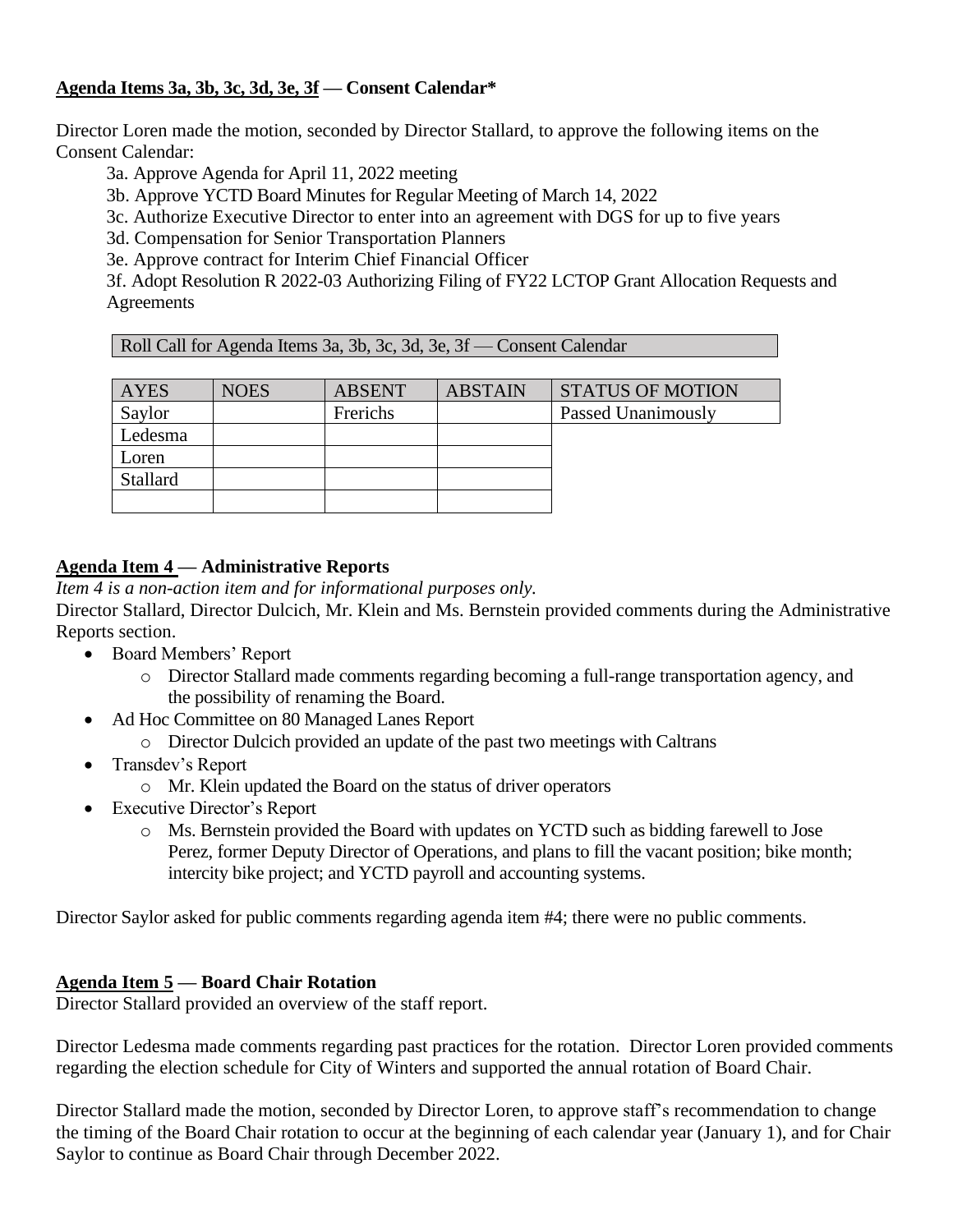Roll Call for Agenda Item 5 – Board Chair Rotation

| AYES     | <b>NOES</b> | <b>ABSENT</b> | <b>ABSTAIN</b> | <b>STATUS OF MOTION</b>   |
|----------|-------------|---------------|----------------|---------------------------|
| Saylor   |             | Frerichs      |                | <b>Passed Unanimously</b> |
| Ledesma  |             |               |                |                           |
| Loren    |             |               |                |                           |
| Stallard |             |               |                |                           |
|          |             |               |                |                           |

Director Saylor asked for public comments regarding agenda item #5; there were no public comments.

**Agenda Item 6 — FY 22-23 Budget Development: Planned Service Levels and Operating Expenses** *Item 6 is a non-action item and for informational purposes only.* Ms. Bernstein and Mr. Levenson provided an overview of the staff report.

Chair Saylor provided comments that he appreciated the clarity and overview of the budget, and that the Technical Advisory Committee (TAC) was presented with the budget in advance of the Board meeting.

Director Ledesma provided comments regarding the progress and building blocks of the budget as it relates to transparency/sharing, communication with the TAC, routes post-covid, revenue and expenses, government funding usage, such as the CARES Act Funding, and future budget projections/long-term sustainability.

Ms. Bernstein replied to Director Ledesma's comments and spoke about the CARES Act Funding, restricted reserves, unrestricted assets, communication with TAC, and capital improvement plan.

Director Loren provided comments regarding microtransit as it relates to how data is viewed as a value set.

Director Saylor asked for public comments regarding agenda item #6; Mr. Andrew Furillo provided public comments.

#### **Agenda Item 7 — Prioritizing Community Service Requests\***

Ms. Bernstein provided an overview of the staff report.

Staff recommended the Board's feedback to staff on prioritization criteria for community service requests, including community events and special/charter services.

Chair Saylor asked about utilization during the current fiscal year. Ms. Bernstein provided a response in regard to community events and hours used thus far this fiscal year.

Director Loren asked about the requirements of the criteria for a community event request, and how to place a request. Ms. Bernstein provided a response.

Director Ledesma provided comments about criteria and year-end reporting on usage.

Director Saylor asked for public comments regarding agenda item #7; there were no public comments.

#### **Agenda Item 8 — Audited Financial Statements and Compliance Reports and Governance Letter for the Fiscal Year Ending June 30, 2021**

*Item 8 is a non-action item and for informational purposes only.*